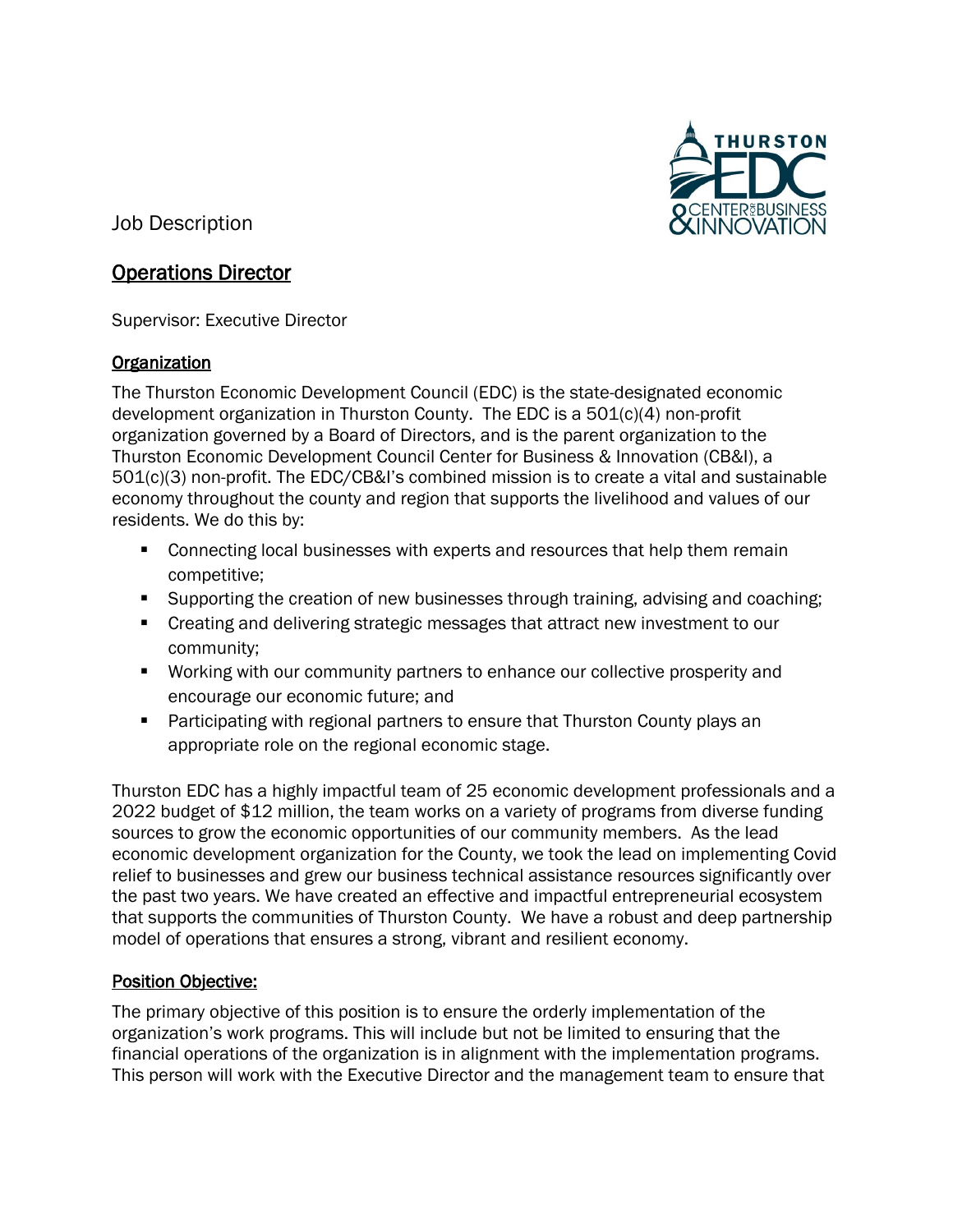the fiduciary and contractual requirements of the funding streams are met, and are consistent with budget and policy guidelines of the organization.

The position requires excellent human relation skills; knowledge and commitment to economic development practices and concepts; and familiarity with public and private sector programs that serve business, industry and local government. A track record that demonstrates energetic and innovative experience in effectively interacting with community and business leaders, as well as elected and appointed public officials is required.

## Primary duties include, but are not limited to:

- Work in support of the EDC's 501c4 and the EDC's Center for Business & Innovation's 501c3 contractual obligations ensuring compliance and completeness.
- Will lead, in concert with the organization's director level leaders, the development, implementation and tracking of success of the organization's business retention and recruitment initiatives.
- Will recommend to the Executive Director through own analysis, improvements to the organization's strategic plans and direction.
- Will provide procurement support for the organization to maintain compliance with funding requirements, audit support, and adherence to the policies established by the Executive Director.
- Will work with the EDC's Accounting Manager in the delivery of timely financial statements and reports to the Executive Director.
- Will work with the EDC and CB&I programs to develop budgets that are sustainable and are positive to the overall fiscal performance of the organization.
- Will negotiate and manage the various vendor contracts of the organization including working with program managers on budget strategies with federal funds that require the use of Negotiated Indirect Cost Rates and matching funds.
- Will work with the management team on annual work programs to ensure that each has the adequate funding and staffing allocations.

## Related Duties and Requirements:

- Understanding of non-profit budgeting and federal funding compliance requirements
- High level understanding of accounting principles and systems
- Ability to prioritize and implement projects with minimal guidance in a deadline heavy, fast paced environment.
- Professional, customer service oriented.
- Comfortable interacting with a diverse clientele and the public.
- Strong verbal and written communication skills are necessary.
- Ability to respond to and take direction from various program leads effectively and efficiently.
- Proficient with computer software including Microsoft Office Suite (Word, Excel, Outlook, Publisher, and PowerPoint).
- Other tasks and duties as assigned.